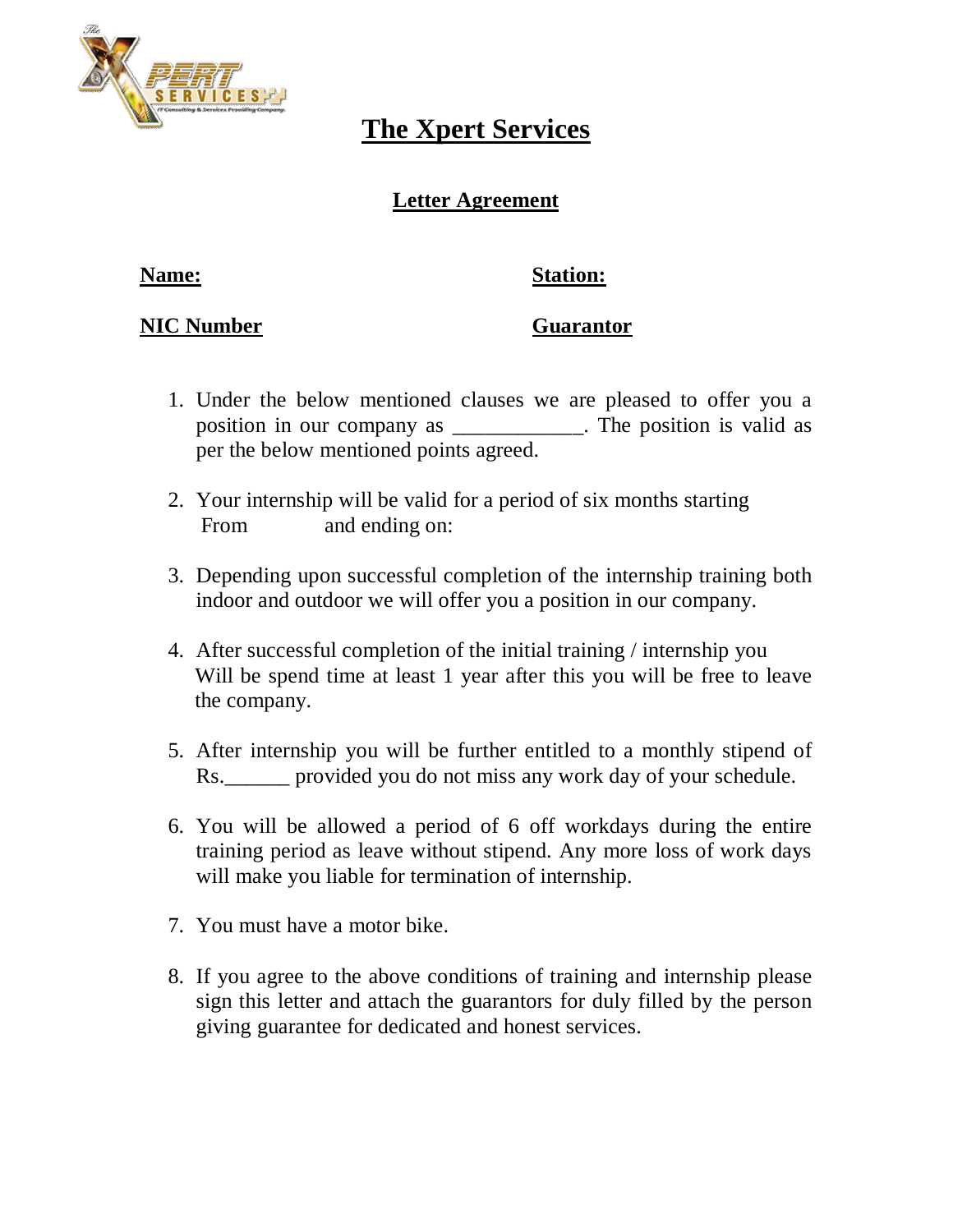

## **The Xpert Services**

### **Guarantor Form**

**Name of Guarantor: CNIC Number :** 

1. I \_\_\_\_\_\_\_\_\_\_\_\_\_\_\_\_\_\_\_\_ resident of: \_\_\_\_\_\_\_\_\_\_\_\_\_\_\_\_\_\_\_\_\_\_\_\_ give full and

Final guarantee for my son/relative \_\_\_\_\_\_\_\_\_\_\_\_\_\_\_\_\_\_\_\_\_\_\_ as per the under mentioned clauses:

- 2. That he will honestly and dedicatedly work in the company titled the The Xpert Services and complete his training and internship.
- 3. I will be fully responsible for any loss that he may give to the company or any other company that he is assigned during his training.
- 4. In case of any loss I will fulfill my responsibility by paying all losses incurred by \_\_\_\_\_\_\_\_\_\_\_\_\_\_\_\_\_\_\_\_

Signed: \_\_\_\_\_\_\_\_\_\_\_\_\_\_\_\_\_\_\_\_ Witness:\_\_\_\_\_\_\_\_\_\_\_\_\_\_\_\_\_\_\_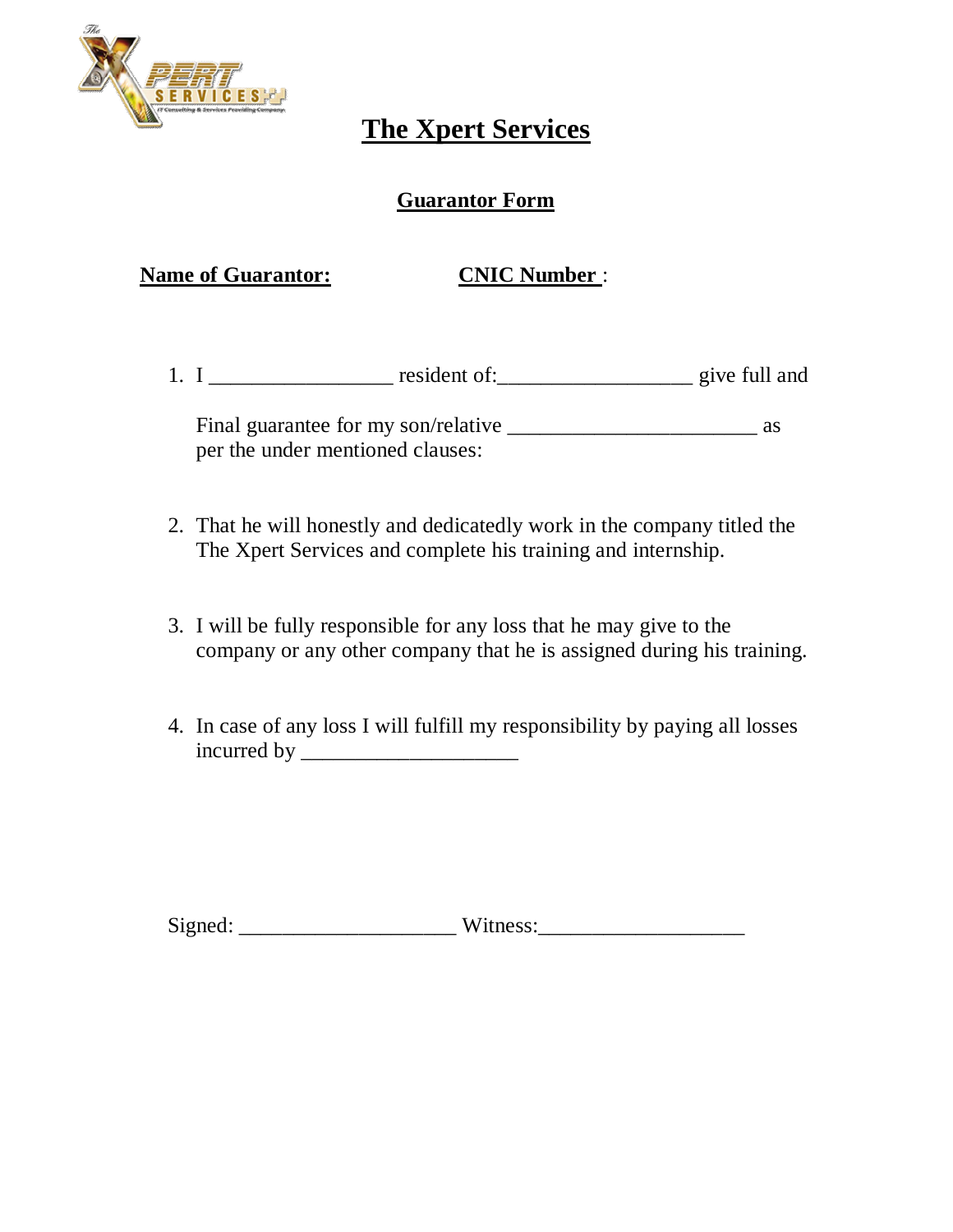

# **The Xpert Services**

# Internship Form

| Name: $\frac{1}{\sqrt{1-\frac{1}{2}}}\left\{ \frac{1}{2}, \frac{1}{2}, \frac{1}{2}, \frac{1}{2}, \frac{1}{2}, \frac{1}{2}, \frac{1}{2}, \frac{1}{2}, \frac{1}{2}, \frac{1}{2}, \frac{1}{2}, \frac{1}{2}, \frac{1}{2}, \frac{1}{2}, \frac{1}{2}, \frac{1}{2}, \frac{1}{2}, \frac{1}{2}, \frac{1}{2}, \frac{1}{2}, \frac{1}{2}, \frac{1}{2}, \frac{1}{2}, \frac{1}{2}, \frac{1}{2}, \frac{1}{2}, \frac{1}{2}, \frac{1}{2$ | Fathers Name:                                                                                                   |
|-------------------------------------------------------------------------------------------------------------------------------------------------------------------------------------------------------------------------------------------------------------------------------------------------------------------------------------------------------------------------------------------------------------------------|-----------------------------------------------------------------------------------------------------------------|
| $CNIC:$                                                                                                                                                                                                                                                                                                                                                                                                                 |                                                                                                                 |
|                                                                                                                                                                                                                                                                                                                                                                                                                         |                                                                                                                 |
|                                                                                                                                                                                                                                                                                                                                                                                                                         |                                                                                                                 |
|                                                                                                                                                                                                                                                                                                                                                                                                                         |                                                                                                                 |
|                                                                                                                                                                                                                                                                                                                                                                                                                         |                                                                                                                 |
|                                                                                                                                                                                                                                                                                                                                                                                                                         | <b>Educational Qualifications (Please include computer related qualifications as well)</b>                      |
|                                                                                                                                                                                                                                                                                                                                                                                                                         |                                                                                                                 |
|                                                                                                                                                                                                                                                                                                                                                                                                                         |                                                                                                                 |
|                                                                                                                                                                                                                                                                                                                                                                                                                         | $3.$ $\overline{\phantom{a}}$                                                                                   |
| <b>Work Experience:</b>                                                                                                                                                                                                                                                                                                                                                                                                 |                                                                                                                 |
|                                                                                                                                                                                                                                                                                                                                                                                                                         | $1.$ $\overline{\phantom{a}}$                                                                                   |
|                                                                                                                                                                                                                                                                                                                                                                                                                         |                                                                                                                 |
|                                                                                                                                                                                                                                                                                                                                                                                                                         |                                                                                                                 |
| References:                                                                                                                                                                                                                                                                                                                                                                                                             |                                                                                                                 |
|                                                                                                                                                                                                                                                                                                                                                                                                                         |                                                                                                                 |
|                                                                                                                                                                                                                                                                                                                                                                                                                         |                                                                                                                 |
|                                                                                                                                                                                                                                                                                                                                                                                                                         | $\text{CNIC}\_$                                                                                                 |
|                                                                                                                                                                                                                                                                                                                                                                                                                         |                                                                                                                 |
|                                                                                                                                                                                                                                                                                                                                                                                                                         | <b>Important Notes:*Name of Person who will sign the Guarantor Form</b><br><b>Personal Convevance necessary</b> |